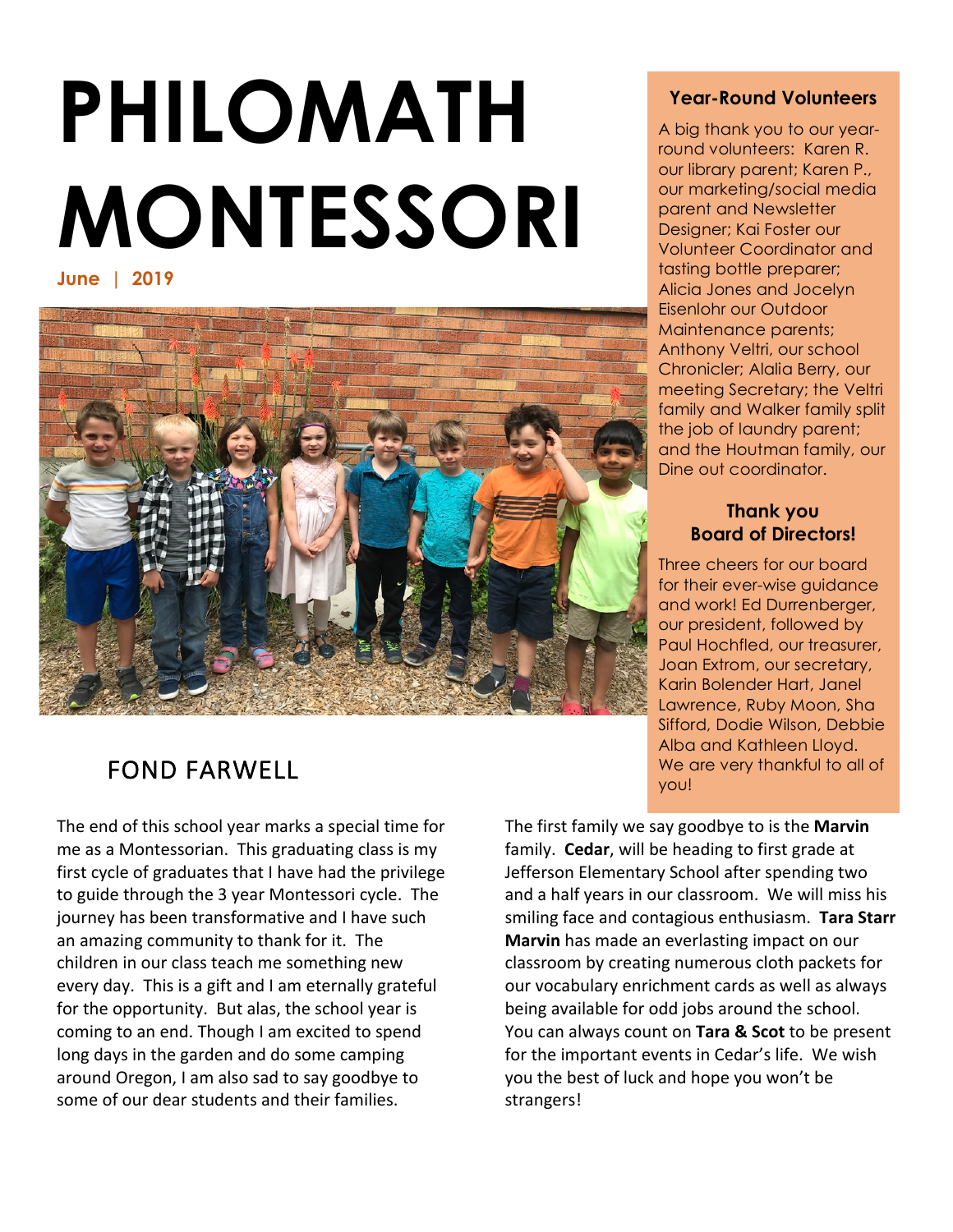**Roen** will be moving on to new endeavors at Muddy Creek School next year. Full of fun facts, and always ready to greet you, this guy can really keep the conversation going. Looking for a rhyming word or a unique artifact? Roen's your guy! We are very grateful to Rachael and Les **Oehler** for the many things they have done for our school. Rachael has dazzled us with her artistic talent as seen in numerous advertising designs she's created for us over the years and Les is always willing to help with his local connections and international knowledge.

Yes, **Nora** is leaving too and is also heading to Muddy Creek School. This style maven is fun to be around and will not soon be forgotten. If we ever forget the words or tune of a song, Nora can lead the group with her cherubic voice! We are sad to say goodbye to Karen and Chris Petersen. Karen has filled so many roles  $-$  our social media/PR person, newsletter designer, event co-chair, and volunteer coordinator to name a few! Chris has made it a point to regularly attend parent meetings and offer insightful feedback at just the right time  $$ a much appreciated contribution.

**Roo** will be moving on and joining his older brother at Hoover Elementary. We will miss his patient nature and toothless smile. Roo is an avid gardener and plant lover  $-$  my soul mate! Do you need to know where Azerbaijan is? What about the capital of the Dominican Republic? Just ask Roo! With Roo go his lovely parents, **Karen Remedios** and Arun Natarajan, who have supported us throughout the years with their much-needed skills. Stepping up at fundraisers (on site and in the background managing our sponsors), supplying us with a flush of library books, fixing our small bead frame, classroom cleaning and always stepping forward to help with any task, big or small  $$ they've tried their hand at such a variety of helpful and needed tasks!

**Tyler** is also graduating this year. We wish you luck at Lincoln School next year - buena suerte!

Fortunately, we have his sibling, Kaia, to keep us together for a few more years. Tyler is always asking the bigger questions of life  $-$  how insightful! We look forward to **Kimberly Purdy and Steve Schultz** sticking around for a few more years. Kimberly has coordinated our raffle with such enthusiasm and success and is always thinking outside the box to help us see new fundraising opportunities. Steve has been our right-hand man for getting jobs done at the beginning of the year work party  $-$  your hard work has not gone unnoticed!

Generous **Mackay** with his open heart, is in the same boat  $-$  off to Lincoln as well. We are excitedly awaiting Mackay's little brother, Leo's, coming of age, in anticipation of the **Foster's** return to PhMS. **Kai** is not scared to get her hands dirty  $$ her help was invaluable in getting the classroom painted as well as her many other contributions such as an art prep parent, maintaining the tasting bottles and volunteer coordinator. Andy is right there supporting the effort and even showed up with balloons for our event last year. Looking forward to your return!

We say goodbye to **Cassidy** as well, but with Willa joining our class in the fall, we know she won't be far away. Cassidy's journey takes her to Adams School and I'm sure her grace and love of reading will be well received. We feel so grateful for **Kristen and Nick Arzner's** generosity in organizing and donating food and beverages for our annual events. Their humble nature and generous spirits are truly a gift we have been so thankful to receive.

We also bid farewell to **TJ and Astrid**. As circumstance has it, they are moving to the McMinnville area to pursue the opportunity to continue with Montessori education through the elementary years. We wish them well through their move and on their journey. Sirje Tamm and **Matt Nowlis** have been generous donors over the last two years for that we are eternally grateful. We will miss you!